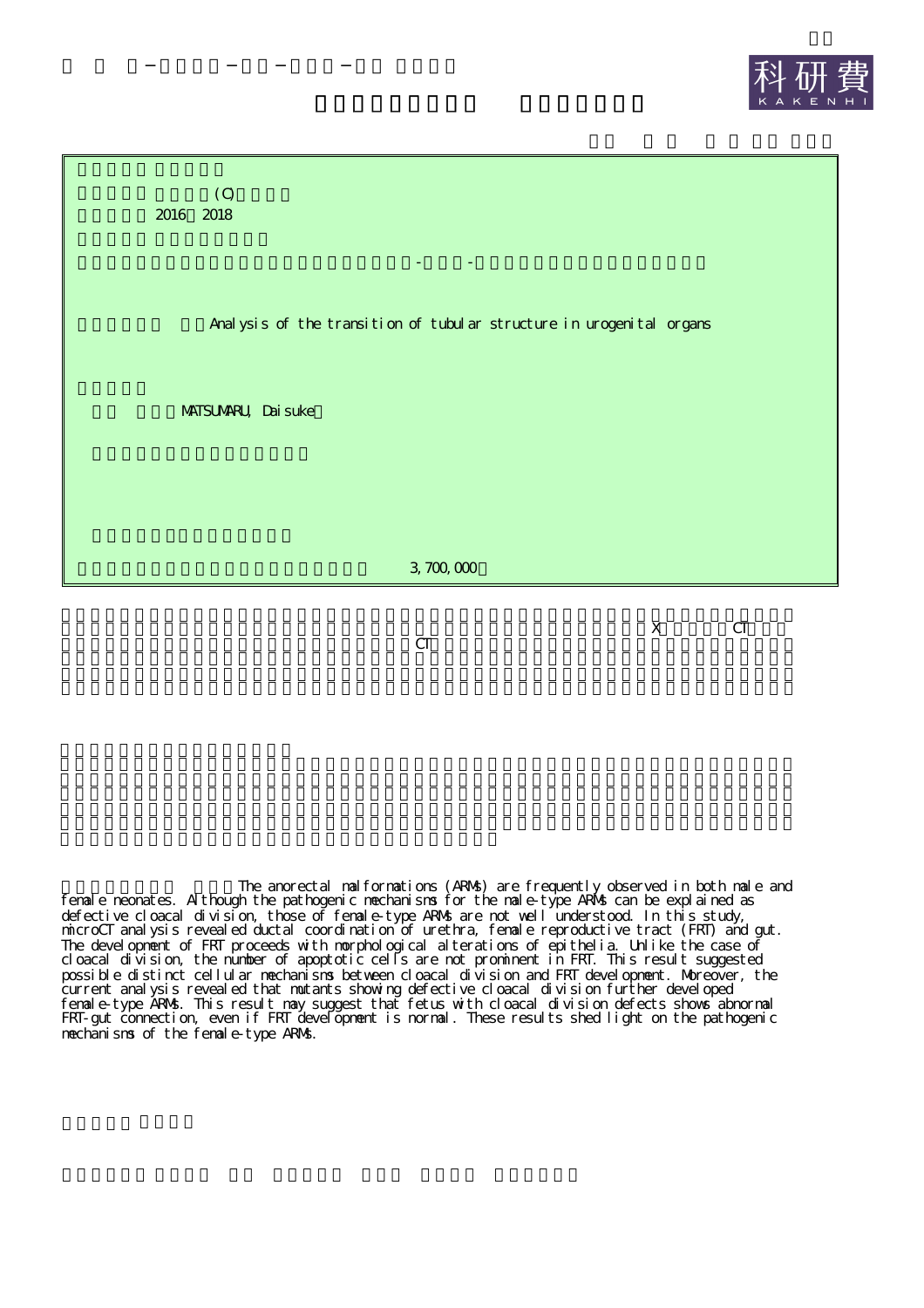様 式 C-19、F-19-1、Z-19、CK-19(共通)

## 1. 研究開始当初の背景

脊椎動物の膀胱(尿道)と直腸は、胎児期に一過的に存在する構造である『総排泄腔』が分 割されて形成される。従来は組織切片を用いた二次元的な解析により、総排泄腔頭側に形成さ れる尿直腸中隔が尾側に伸長していくことで総排泄腔が分割されるとの説明がなされてきたが、 研究代表者は三次元的な解析により、尿生殖洞領域と直腸領域は総排泄腔の内腔構造が変形す ることにより形成されることを示唆してきた(Matsumaru *et al*., Sci Rep. 2015)。また、一 般的に、隣接する器官の発生・成長は互いに影響を及ぼしあっているため、総排泄腔周辺器官 群の発生は組織・細胞レベルで強く関連していることが示唆される。実際、総排泄腔分割過程 の異常は、隣接する器官群に同時に異常を呈する肛門直腸奇形の原因となり、軽度のものまで 含めると出生児の数千人に一人の割合で起こることが知られている。肛門直腸奇形の発症に関 しては、近年、顕微授精等の生殖補助技術によるリスク上昇が報告されていることから、その 病態形成メカニズムの解明は社会的にも重要な課題であると考えられる。

ヒト肛門直腸奇形の特徴として、男児と女児では異なる病態を呈するという点が挙げられる。 男児においては、直腸が膀胱や膀胱直下の尿道に開口する直腸-尿道瘻等が観られるが、女児に おいては、直腸が子宮や膣といった女性生殖器に開口する症状である直腸-膣瘻を呈する。子宮 や膣を形成する雌性生殖器原基は左右一対のミュラー管から成り、総排泄腔分割(尿生殖洞と 直腸の分離)後に体軸に沿って頭側から尾側へと形成され、総排泄腔分割によって形成された 尿道-直腸間隙において尿生殖洞背側に開口する(雌性生殖器と尿生殖洞の癒合)。その後開口 部が尾側へと下降し、生後に膣口として開口する(膣と尿道の再分離)。マウスモデルにおいて、 総排泄腔分割不全は雌雄の性に関係なく観察され、特に雄性新生仔ではヒト肛門直腸奇形と類 似の症状を呈することがわかっている。しかし、雌性新生仔においては総排泄腔の分割不全が 雌性生殖器形成、すなわちその尿生殖洞への癒合や分離に及ぼす影響は現在まで明らかになっ ていない。雌性型肛門直腸奇形に関してはマウスモデルを用いた解析も殆ど行われていない。

このような状況から、雌性型肛門直腸奇形の病熊形成メカニズムを解明するにあたっては、 器官形成期(胎生中期)に総排泄腔から尿生殖洞と直腸領域が形成される過程に加えて、性分 化後(胎生後期)の雌性における尿生殖洞からの雌性生殖器の分離過程を理解する必要がある と考えられる。この理解には総排泄腔周辺器官群(膀胱、尿道、膣、直腸)の協調的発生過程 を三次元的に把握し、さらに時間軸に沿って解析することが必須である。

2. 研究の目的

本研究の目的は、発症頻度が高く、かつ症状に雌雄差を呈する先天性疾患:肛門直腸奇形の 病態形成メカニズムの解明である。特に、外生殖器原基の隆起・伸長に伴う総排泄腔周辺細胞 群の挙動の時空間的解析、そして、尿生殖洞-雌性生殖器分離のメカニズムの解析を行うことで、 肛門直腸奇形における総排泄腔周辺組織の協調破綻及び異所的な管腔移行のメカニズムを明ら かにする。

3. 研究の方法

本研究では、外生殖器、雌性生殖器の発生・形成が総排泄腔の分割過程に与える影響を解析 した。研究の方法として、野生型マウスを用いた正常発生過程、遺伝子改変マウスを用いた病 態形成過程に関して、連続組織切片からソフトウェアを用いての再構築、そして小動物用X線 マイクロ CT や共焦点顕微鏡を用いた三次元組織解析、遺伝学的細胞系譜解析、遺伝学的細胞除 去解析等の手法を用いた。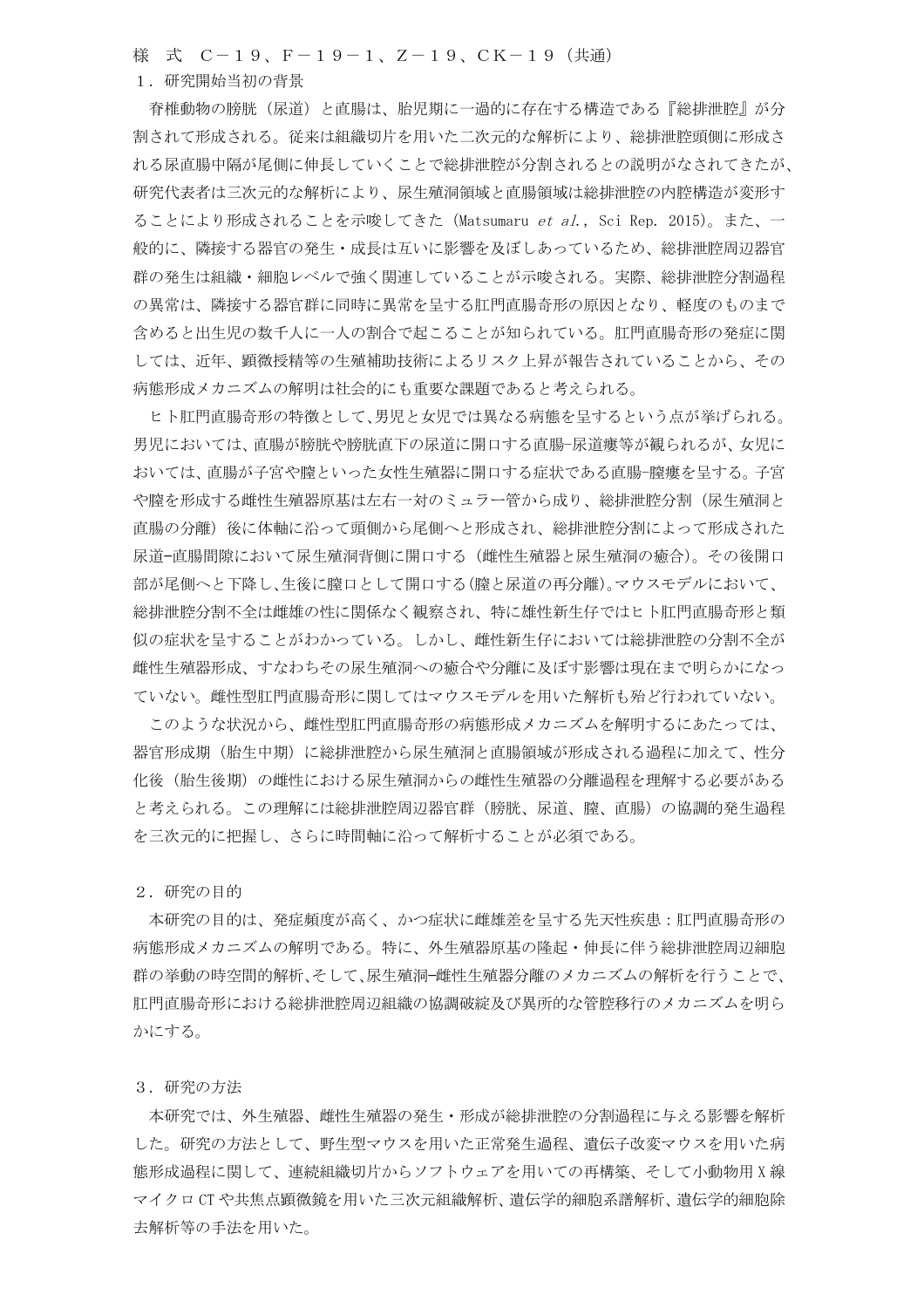4. 研究成果

本研究は、雌性型肛門直腸奇形の病態発症メカニズムを明らかにすることを目的としていた ため、まず、正常マウスを用いた解析を行った。胎生後期である胎生18.5日齢、生後1日齢、 生後3日齢、生後7日齢の雌マウスを用いて矢状断切片を作製し、組織像を解析 した。その結果、胎生18.5日齢から生後1日齢にかけての時期に雌性生殖器原基が尿生殖洞か ら外生殖器基部側まで移行することがわかった。胎生18.5日齢において尿生殖洞−雌性生殖器 原基の連続切片を作製し、Amira®ソフトウェアを用いて三次元構築したところ、尿生殖洞と雌 性生殖器原基の結合部分は内胚葉が8の字にくびれた構造を呈していた。肢芽における指間部 の消失過程のように、このような形状の組織を形成するためには細胞死の寄与があることが想 定された。このため、次に胎生18.5日齢マウス雌性胎仔を用いて体幹の冠状断切片を作製し、 TUNEL 染色を行うことで細胞死の染色を試みた。その結果、8 の字状の内胚葉、そしてその周辺 間葉においては細胞死はほとんど観察されなかった。また、胎生18.5日齢、生後1日齢、生後 3日齢、生後5日齢、生後7日齢において作製した矢状断切片を用いて細胞死の検出を行った ところ、生後1日齢の尿生殖洞-雌性生殖器原基の分離先端部分において上皮の細胞死が起こっ ていた。この細胞死は、胎生18.5日齢においては尿生殖洞と雌性生殖器原基の境界領域におい て殆ど観察されなかったことから、尿生殖洞-雌性生殖器原基の分離過程における細胞死という より、雌性生殖器の体外への開口(管腔形成)のための細胞死であると推察された。この結果 から、胎生中期における総排泄腔の分割過程(尿生殖洞と直腸部分の分離)と尿生殖洞と雌性 生殖器原基の分離過程が異なるメカニズムによるものであることが示唆された。

<u>続いて、マウスの胎仔、そして新生仔における泌尿生殖器官群の構造を三次元的に把握する</u> ためにいくつかの手法を用いて解析を行った。胎生18.5日齢、生後1日齢、生後3日齢、生後 5日齢、生後7日齢の正常雌マウスの固定済み組織をリンタングステン酸溶液に浸漬し、小動 物用 X 線マイクロ CT を用いて撮影することで、雌性生殖器と尿生殖洞の分離過程のイメージン グ解析を試みた。この解析から現在まで組織切片を用いた二次元的な解析が主であった尿生殖 洞-雌性生殖器分離過程を経時的かつ立体的に可視化することができた。解析の結果、総排泄腔 分割後の胎生後期において雌性生殖器が膀胱基部側に結合し、次第に体外側に移行していく管 腔の移動を視覚的に明らかにすることができた。また、Shh (Sonic hedgehog) 遺伝子の発現が 尿生殖洞領域に限局することを利用し、Shh 発現細胞にレポーター遺伝子 LacZ が発現するマウ スを用いて連続切片を作製、そして再構築をすることにより尿生殖洞由来領域と雌性生殖器(ミ ュラー管)由来領域の境界を三次元的に可視化した。その結果、尿生殖洞と雌性生殖器の結合 部は尿生殖洞側から双角の隆起した構造をとることを見出した。また、この解析からも尿生殖 洞と雌性生殖器原基の結合部分が瓢箪状にくびれた構造であることが示された。

次に、発生過程として雌性生殖器原基よりも先に形成される腎管と尿管芽において遺伝学的 組織除去実験を行うことで、総排泄腔やその派生器官である尿生殖洞、直腸、そして雌性生殖 器原基形成に及ぼす影響について解析を行った。胎生11.5日齢、胎生13.5日齢および胎生18.5 日齢の遺伝学的細胞除去マウス胚をマイクロ CT にて解析した結果、胎生18.5日齢において、 水尿管、腎臓の無形成等の表現型を見出した。総排泄腔由来器官に関しては膀胱の形成異常· 低形成を呈していた。また、個体によっては胎生18.5日齢において、尿生殖洞と雌性生殖器原 基が途絶していた。この結果は、腎管・尿管芽の存在が胎生後期に形成される雌性生殖器原基 の発生に影響を及ぼすことを示唆している。

同様の遺伝学的細胞除去系を利用して、胎仔後端領域を含む上皮組織を胎生中期頃に除去し、 内胚葉組織、総排泄腔や外生殖器の形成に与える影響の解析を行った。当該マウス胚は表現型